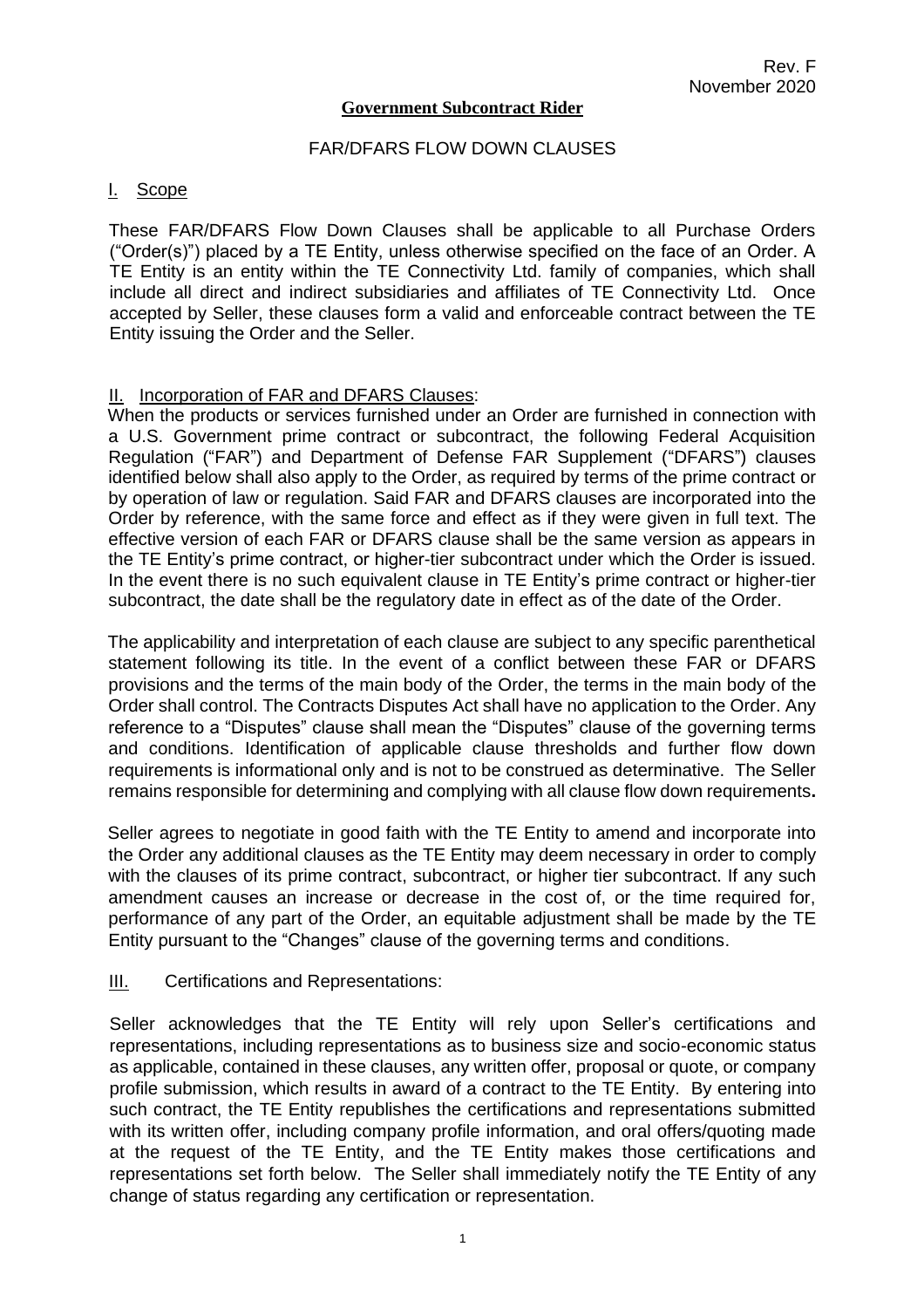## IV. Interpretation Notes:

In all FAR and DFARS clauses listed below, the terms "Government", "Contractor", and "Contracting Officer" shall be revised to suitably identify the TE Entity and Seller and affect the proper intent of the clause, except where further clarified or modified in the parenthetical that follows each clause. Notwithstanding the foregoing, nothing herein shall be construed to mean that the TE Entity may modify or limit any rights the United States Government may have as set forth in the FAR and DFARS clauses below. Nor shall anything herein be construed to provide Seller with rights that only the United States Government has the authority to grant or perform, such as in FAR 52.227-1 and FAR 52.227-2. All Seller contact with the prime contract or any higher-tier subcontractor relating to this Order shall be through or coordinated with the TE Entity.

## V. FAR and DFARS Clauses:

| Clause                | Description                                                                                                                                    | <b>Notes</b>                                             |
|-----------------------|------------------------------------------------------------------------------------------------------------------------------------------------|----------------------------------------------------------|
| FAR 52.204-9          | Personal Identity Verification of Contractor Personnel                                                                                         |                                                          |
| FAR 52.203-19         | Prohibition on Requiring Certain Internal Confidentiality                                                                                      |                                                          |
|                       | <b>Agreements or Statements</b>                                                                                                                |                                                          |
| FAR 52.204-9          | Personal Identity Verification of Contractor Personnel                                                                                         |                                                          |
| FAR 52.204-21         | Basic Safeguarding of Covered Contractor Information Systems                                                                                   |                                                          |
| FAR 52.204-23         | Prohibition on Contracting for Hardware, Software, and Services<br>Developed or Provided by Kaspersky Lab and Other Covered<br><b>Entities</b> |                                                          |
| FAR 52.204-24         | Representation Regarding Certain Telecommunications and<br>Video Surveillance Services or Equipment                                            |                                                          |
| FAR 52.204-25         | Prohibition on Contracting for Certain Telecommunications and<br>Video Surveillance Services or Equipment                                      |                                                          |
| FAR 52.204-26         | Covered Telecommunications Equipment or Services-<br>Representation                                                                            |                                                          |
| FAR 52.211-5          | <b>Material Requirements</b>                                                                                                                   |                                                          |
| FAR 52.211-15         | Defense Priority and Allocation Requirements                                                                                                   |                                                          |
| FAR 52.215-17         | Waiver of Facilities Capital Cost of Money                                                                                                     |                                                          |
| FAR 52.215-20         | Requirements for Certified Cost or Pricing Data and Data Other<br>Than Certified Cost or Pricing Data                                          |                                                          |
| FAR 52.215-21         | Requirements for Certified Cost or Pricing Data and Data Other<br>Than Certified Cost or Pricing Data-Modification                             |                                                          |
| FAR 52.215-22         | Limitations on Pass Through Charges-Identification of<br><b>Subcontract Effort</b>                                                             |                                                          |
| FAR 52.222-1          | Notice to Government of Labor Dispute                                                                                                          |                                                          |
| FAR 52.222-4          | Contract Work Hours and Safety Standards Act                                                                                                   |                                                          |
| FAR 52.222-41         | Service Contract Labor Standards                                                                                                               |                                                          |
| FAR 52.222-50 & Alt 1 | Combating Trafficking in Persons and Alternate 1                                                                                               |                                                          |
| FAR 52.222-54         | <b>Employment Eligibility Verification</b>                                                                                                     | Applicable to<br>subcontracts<br>greater than<br>\$3,500 |
| FAR 52.223-3          | Hazardous Material Identification and Material Safety Data                                                                                     |                                                          |

#### A. Clauses Applicable to All Purchase Orders or as noted: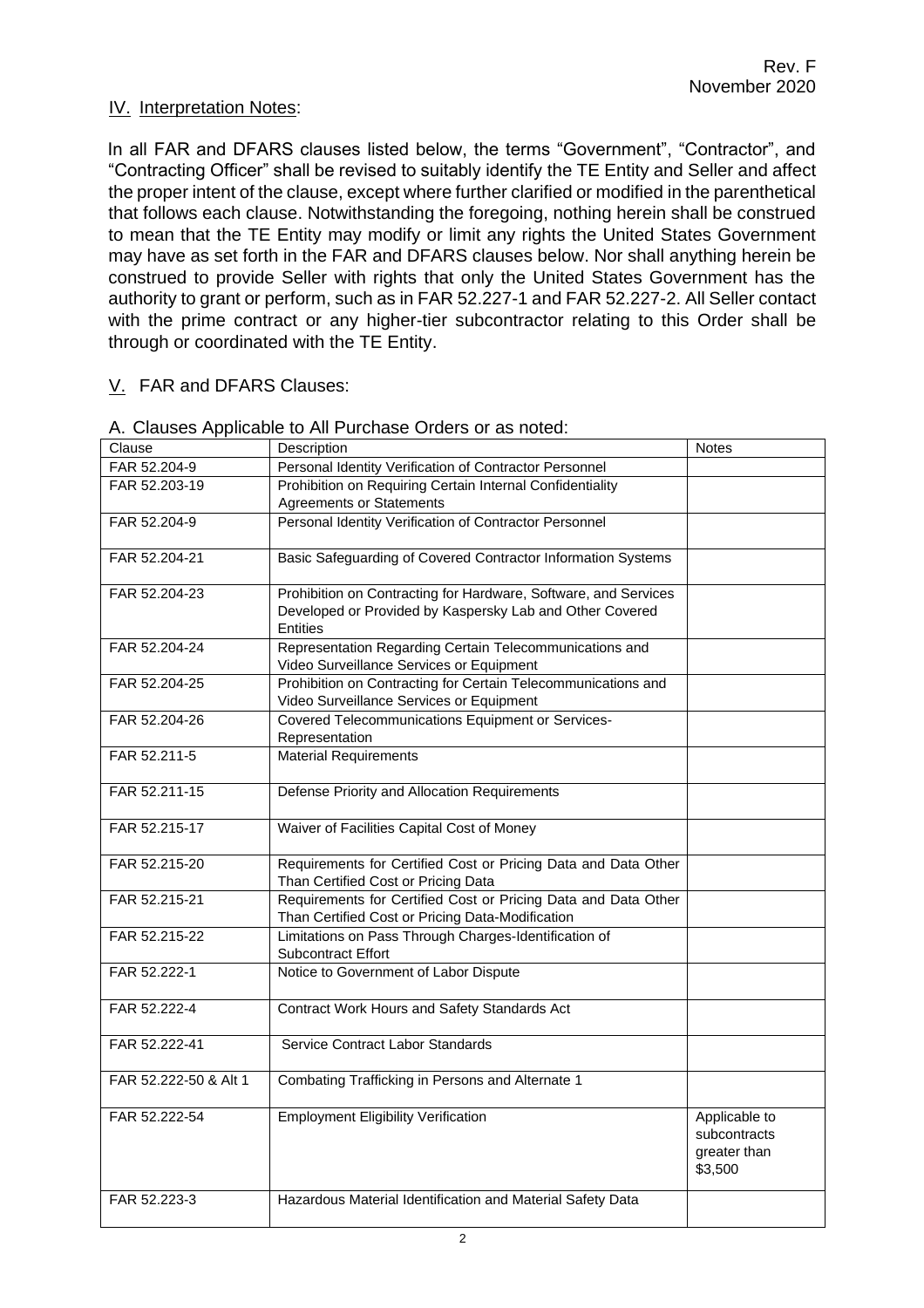| FAR 52.223-5         | Pollution Prevention and Right-to-Know Information                                                          |                                               |
|----------------------|-------------------------------------------------------------------------------------------------------------|-----------------------------------------------|
| FAR 52.223-7         | Notice of Radioactive Materials                                                                             |                                               |
| FAR 52.223-11        | <b>Ozone-Depleting Substances</b>                                                                           |                                               |
| FAR 52.223-18        | Encouraging Contractor Policies to Ban Text Messaging While<br>Driving                                      |                                               |
| FAR 52.225-1         | <b>Buy American Supplies</b>                                                                                |                                               |
| FAR 52.225-5         | <b>Trade Agreements</b>                                                                                     |                                               |
| FAR 52.225-8         | Duty-Free Entry                                                                                             |                                               |
| FAR 52.225-13        | Restrictions on Certain Foreign Purchases                                                                   |                                               |
| FAR 52.227-9         | <b>Refund of Royalties</b>                                                                                  | Applies to<br>subcontracts<br>exceeding \$250 |
| FAR 52.227-11        | Patent Rights-Ownership by the Contractor                                                                   |                                               |
| FAR 52.227-13        | Patent Rights-Ownership by the Government                                                                   |                                               |
| FAR 52.227-14        | Rights in Data- General                                                                                     |                                               |
| FAR 52.230-4         | Disclosure and Consistency of Cost Accounting Practices for<br><b>Contracts Awarded to Foreign Concerns</b> |                                               |
| FAR 52.234-1         | Industrial Resources Developed Under Defense Production Act<br>Title III                                    |                                               |
| FAR 52.242-15        | Stop-Work Order                                                                                             |                                               |
| FAR 52.243-1         | <b>Changes-Fixed Price</b>                                                                                  |                                               |
| FAR 52.243-3         | Changes-Time and Material or Labor-Hours                                                                    |                                               |
| FAR 52.244-6         | Subcontracts for Commercial Items                                                                           |                                               |
| FAR 52.245-1 & Alt 1 | <b>Government Property</b>                                                                                  | Includes Alt 1 when<br>applicable.            |
| FAR 52.245-9         | Use and Charges                                                                                             |                                               |
| FAR 52.246-3         | Inspection of Supplies(Cost-Reimbursement)                                                                  |                                               |
| FAR 52.246-4         | Inspection of Supplies-Fixed Price                                                                          |                                               |
| FAR 52.246-15        | Certificate of Conformance                                                                                  |                                               |
| FAR 52.247-63        | Preference for U.S.-Flag Air Carriers                                                                       |                                               |
| FAR 52.247-64        | Preference for Privately Owned U.S.-Flag Commercial Vessels                                                 |                                               |
| FAR 52.249-6         | Termination (Cost-Reimbursement                                                                             |                                               |
| DFARS 252.204-7008   | Compliance with Safeguarding Covered Defense Information<br>Controls                                        |                                               |
| DFARS 252-204-7009   | Limitations on the Use or Disclosure of Third-Party Contractor<br>Reported Cyber Incident Information       |                                               |
| DFARS 252.204-7012   | Safeguarding Covered Defense Information and Cyber Incident<br>Reporting                                    |                                               |
| DFARS 252.204-7015   | Disclosure of Information to Litigation Support Contractors                                                 |                                               |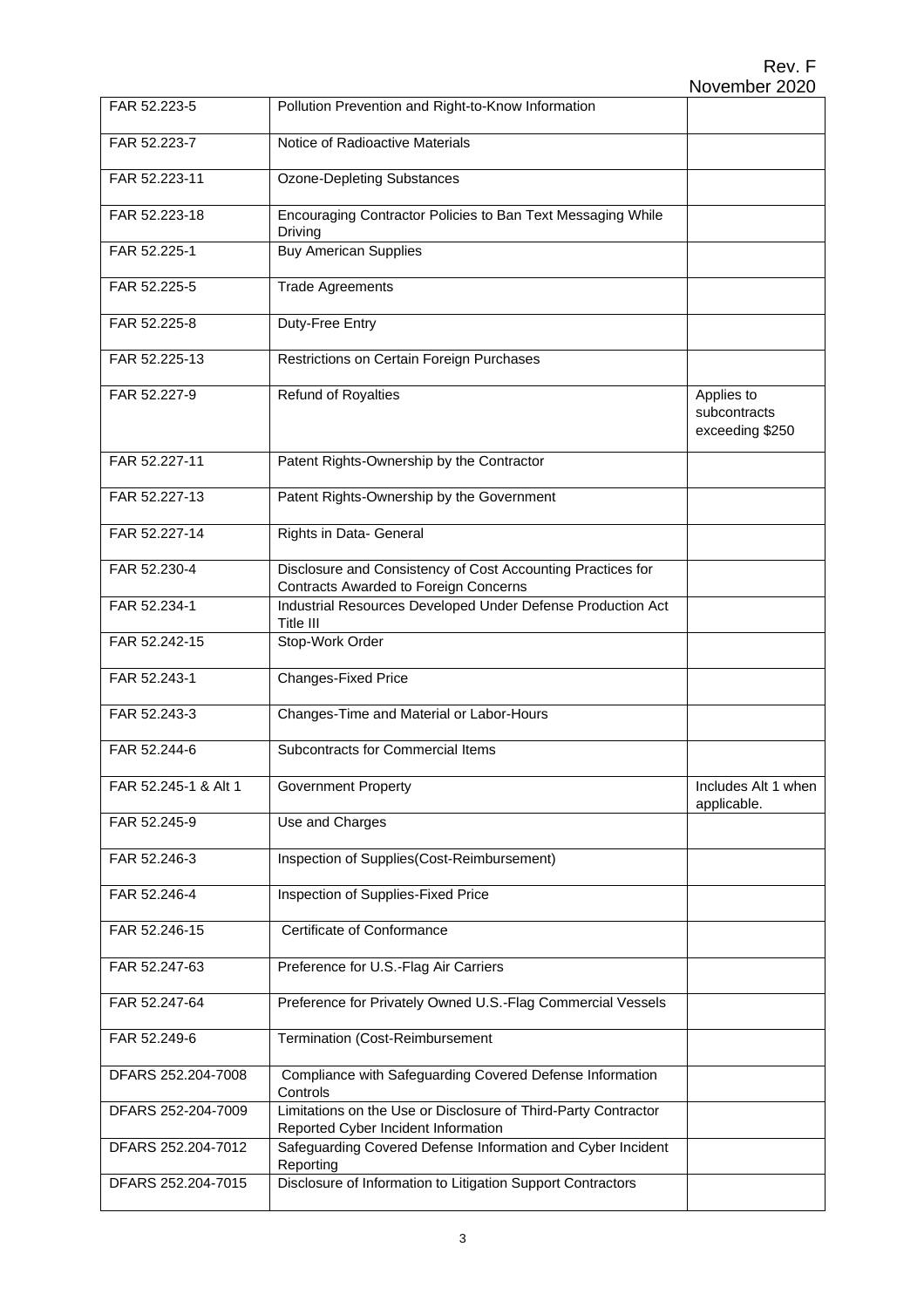| DFARS 252.204-7016 | Covered Defense Telecommunications Equipment or Services -<br>Representation                                   |                                                                                                                                                            |
|--------------------|----------------------------------------------------------------------------------------------------------------|------------------------------------------------------------------------------------------------------------------------------------------------------------|
| DFARS 252.204-7017 | Prohibition on the Acquisition of Covered Defense<br>Telecommunications Equipment or Services - Representation |                                                                                                                                                            |
| DFARS 252.204-7018 | Prohibition on the Acquisition of Covered Defense<br>Telecommunications Equipment or Services                  |                                                                                                                                                            |
| DFARS 252.204-7019 | Notice of NIST SP 800-171 DoD Assessment Requirements                                                          | Applies as of Nov.<br>30, 2020, to<br>suppliers providing<br>other than COTS<br>items who process,<br>store, or transmit<br>covered defense<br>information |
| DFARS 252.204-7020 | NIST SP 800-171 DoD assessment Requirements                                                                    | Applies as of Nov.<br>30, 2020, to<br>suppliers providing<br>other than COTS<br>items who process,<br>store, or transmit<br>covered defense<br>information |
| DFARS 252.204-7021 | Contractor Compliance with the Cybersecurity Maturity Model<br><b>Certification Level Requirement</b>          | Applies as of Nov.<br>30, 2020, to<br>suppliers providing<br>other than COTS<br>items who process,<br>store, or transmit<br>covered defense<br>information |
| DFARS 252.225-7048 | <b>Exported Controlled Items</b>                                                                               |                                                                                                                                                            |
| DFARS 252.208-7000 | Intent to Furnish Precious Metals as Government-Furnished<br>Material                                          |                                                                                                                                                            |
| DFARS 252.211-7003 | Item Unique Identification and Valuation                                                                       |                                                                                                                                                            |
| DFARS 252.211-7007 | Reporting of Government-Furnished Property                                                                     |                                                                                                                                                            |
| DFARS 252.223-7001 | <b>Hazard Warning Labels</b>                                                                                   |                                                                                                                                                            |
| DFARS 252.223-7008 | Prohibition of Hexavalent Chromium                                                                             |                                                                                                                                                            |
| DFARS 252.225-7001 | Buy American Act and Balance of Payments Program                                                               |                                                                                                                                                            |
| DFARS 252.225-7002 | Qualifying Country Sources as Subcontractors                                                                   |                                                                                                                                                            |
| DFARS 252.225-7007 | Prohibition on Acquisition of Certain Items from Communist<br><b>Chinese Military Companies</b>                |                                                                                                                                                            |
| DFARS 252.225-7013 | Duty-Free Entry                                                                                                |                                                                                                                                                            |
| DFARS 252.225-7016 | Restriction on Acquisition of Ball and Roller Bearings                                                         |                                                                                                                                                            |
| DFARS 252.225-7031 | Secondary Arab Boycott of Israel                                                                               |                                                                                                                                                            |
| DFARS 252.225-7052 | Restriction on the Acquisition of Certain Magnets and Tungsten                                                 |                                                                                                                                                            |
| DFARS 252,227-7013 | Rights in Technical Data-Noncommercial Items                                                                   |                                                                                                                                                            |
| DFARS 252.227-7014 | Software<br>Rights<br>in<br>Noncommercial<br>Computer<br>and<br>Noncommercial Computer Software Documentation  |                                                                                                                                                            |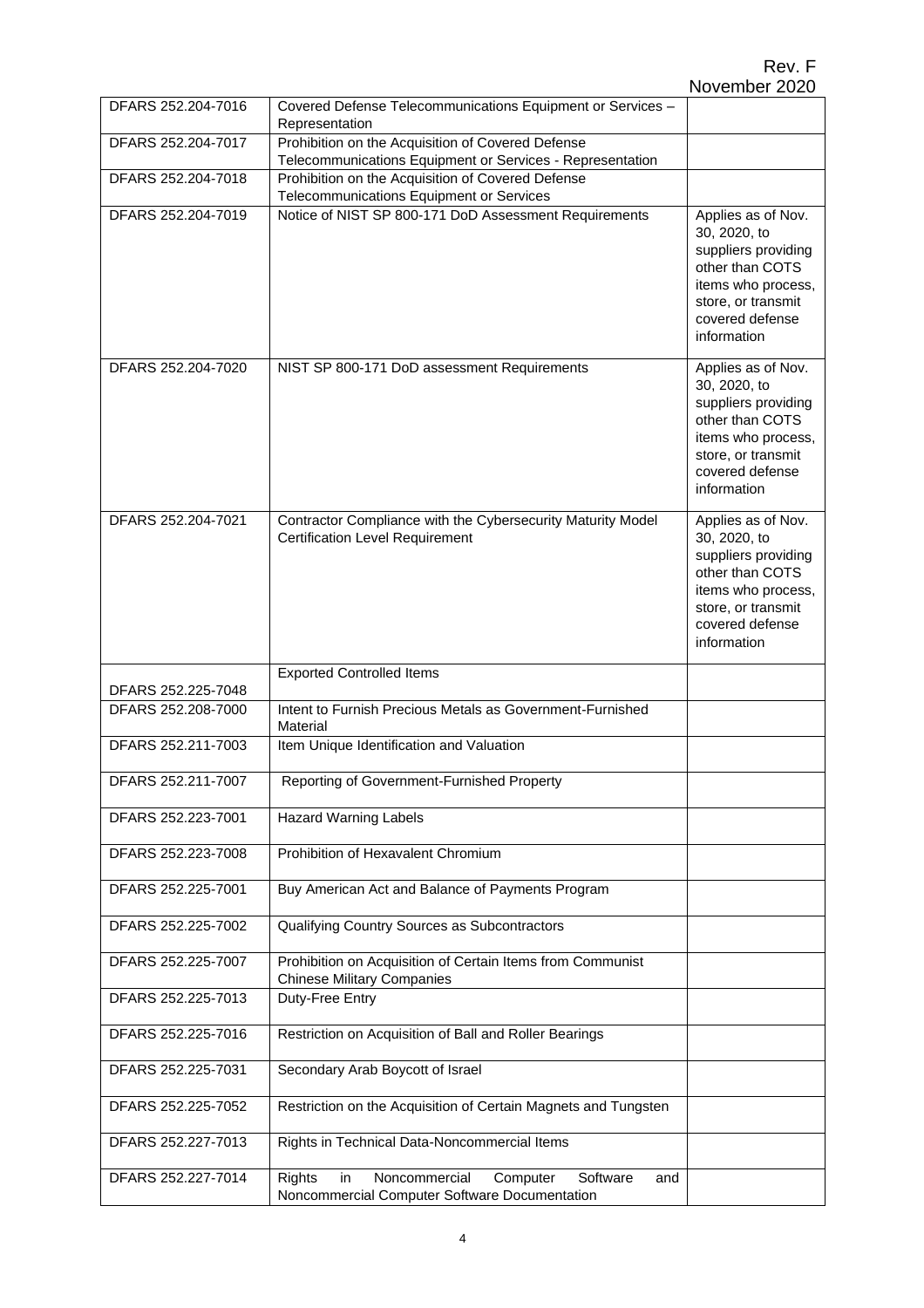| DFARS 252.227-7015 | <b>Technical Data-Commercial Items</b>                                                                                                                 |  |
|--------------------|--------------------------------------------------------------------------------------------------------------------------------------------------------|--|
| DFARS 252.227-7016 | Rights in Bid or Proposal Information                                                                                                                  |  |
| DFARS 252.227-7017 | Identification and Assertion of Use, Release, or<br><b>Disclosure</b><br><b>Restrictions</b>                                                           |  |
| DFARS 252.227-7019 | Validation of Asserted Restrictions-Computer Software                                                                                                  |  |
| DFARS 252.227-7025 | Limitation on the Use or Disclosure of Government-Furnished<br>Information Marked with Restrictive Legends                                             |  |
| DFARS 252.227-7026 | Deferred Delivery of Technical Data or Computer Software                                                                                               |  |
| DFARS 252.227-7027 | Deferred Ordering of Technical Data or Computer Software                                                                                               |  |
| DFARS 252.227-7028 | Technical Data or Computer Software Previously Delivered to<br>the Government                                                                          |  |
| DFARS 252.227-7030 | Technical Data-Withholding of Payment                                                                                                                  |  |
| DFARS 252.227-7037 | Validation of Restrictive Markings on Technical Data                                                                                                   |  |
| DFARS 252.227-7038 | Patent Rights-Ownership by the Contractor (Large Business)                                                                                             |  |
| DFARS 252.227-7039 | Patents-Reporting of Subject Inventions                                                                                                                |  |
| DFARS 252,236-7013 | Requirement for Competition Opportunity for American Steel<br>Producers, Fabricators, and Manufacturers (Pub. L. 110-329,<br>Division E, Section 108). |  |
| DFARS 252-239-7018 | Supply Chain Risk                                                                                                                                      |  |
| DFARS 252.244-7000 | Subcontracts for Commercial Items                                                                                                                      |  |
| DFARS 252.246-7001 | Warranty of Data                                                                                                                                       |  |
| DFARS 252.246-7003 | Notification of Potential Safety Issues                                                                                                                |  |
| DFARS 252.246-7007 | Contractor Counterfeit Electronic Part Detection and Avoidance<br>System                                                                               |  |
| DFARS 252.246-7008 | Sources of Electronic Parts                                                                                                                            |  |
| DFARS 252.247-7023 | Transportation of Supplies by Sea                                                                                                                      |  |

#### B. Additional Clauses Applicable to All Purchase Orders over \$10,000:

| Clause        | Description                                                               | <b>Notes</b> |
|---------------|---------------------------------------------------------------------------|--------------|
| FAR 52.222-21 | Prohibition of Segregated Facilities                                      |              |
| FAR 52.222-22 | Previous Contracts and Compliance Reports                                 |              |
| FAR 52.222-25 | Affirmative Action Compliance                                             |              |
| FAR 52.222-26 | <b>Equal Opportunity</b>                                                  |              |
| FAR 52.222-40 | Notification of Employee Rights Under the National<br>Labor Relations Act |              |

C. Additional Clauses Applicable to All Purchase Orders over \$15,000 or as noted:

| Clause        | Description                                                                  | <b>Notes</b>        |
|---------------|------------------------------------------------------------------------------|---------------------|
| FAR 52.204-10 | Reporting Executive Compensation and First-Tier   Applicable to subcontracts |                     |
|               | Subcontract Awards                                                           | exceeding \$25,000. |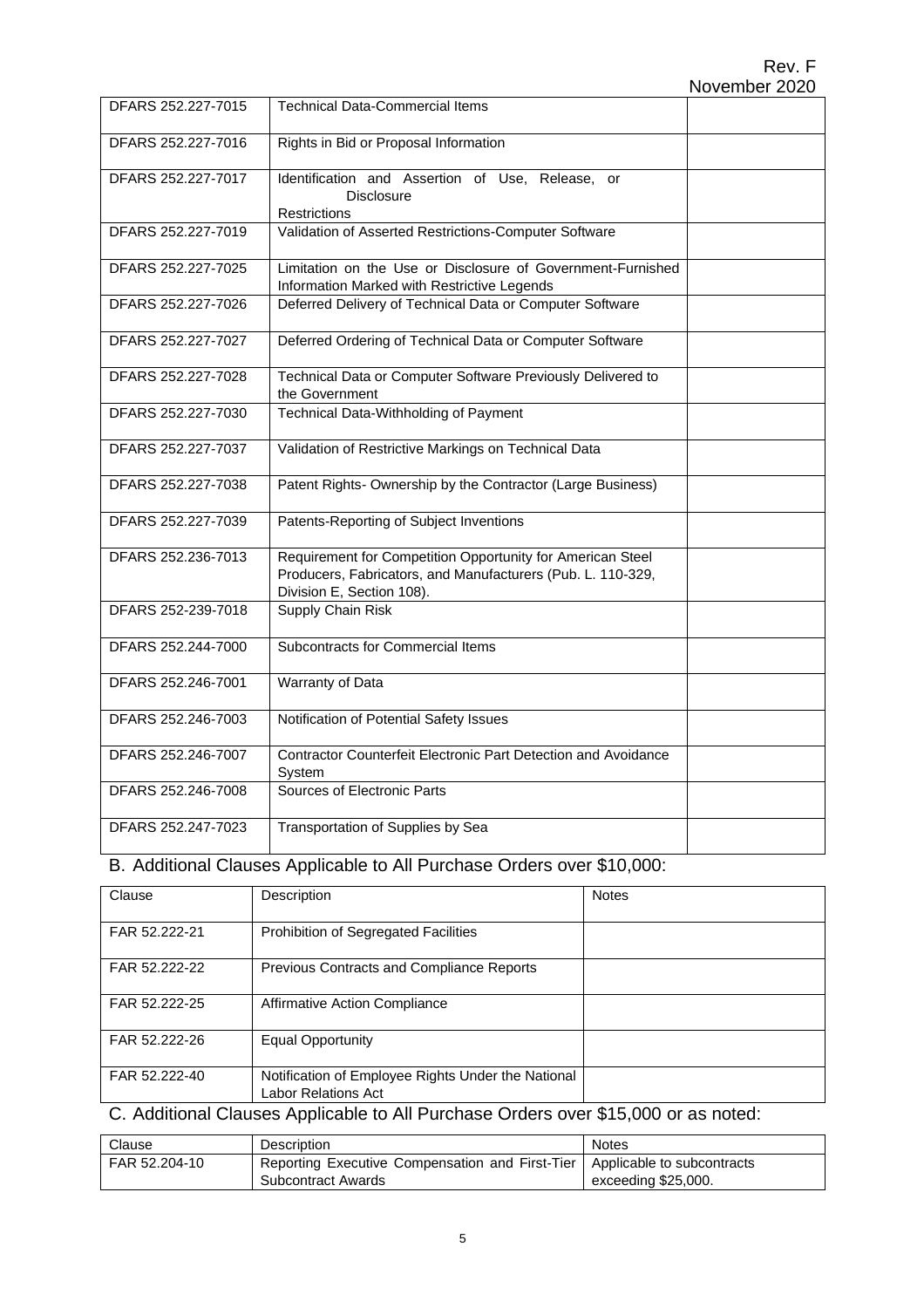#### Rev. F November 2020

 $\overline{a}$ 

| FAR 52.209-6  | the Government's Interest When<br>Protecting    | Applies to<br>subcontracts                    |
|---------------|-------------------------------------------------|-----------------------------------------------|
|               | Subcontracting with Contractors<br>Debarred.    | exceeding \$30,000, not for                   |
|               | Suspended, or Proposed for Debarment            | commercial items.                             |
| FAR 52.222-20 | Walsh Healy Public Contracts Act (Oct 2010)     | Applies to subcontracts exceeding<br>\$15,000 |
| FAR 52.222-36 | Equal Opportunity for Workers with Disabilities | Applies to subcontracts exceeding<br>\$15,000 |

# D. Additional Clauses Applicable to All Purchase Orders over \$150,000:

| Clause        | Description                           | <b>Notes</b> |
|---------------|---------------------------------------|--------------|
| FAR 52.222-35 | Equal Opportunity for Veterans        |              |
| FAR 52.222-37 | <b>Employment Reports on Veterans</b> |              |

#### E. Additional Clauses for Purchase Orders over the Simplified Acquisition Threshold:

| Clause        | Description                                                                                                                                                                            | <b>Notes</b>             |
|---------------|----------------------------------------------------------------------------------------------------------------------------------------------------------------------------------------|--------------------------|
| FAR 52.202.1  | <b>Definitions</b>                                                                                                                                                                     |                          |
| FAR 52.203-2  | Certificate of Independent Price Determination                                                                                                                                         |                          |
| FAR 52.203-3  | <b>Gratuities</b>                                                                                                                                                                      |                          |
| FAR 52.203-5  | <b>Covenant Against Contingent Fees</b>                                                                                                                                                |                          |
| FAR 52.203-6  | Restrictions on Subcontractor Sales to the<br>Government                                                                                                                               |                          |
| FAR 52.203-7  | <b>Anti-Kickback Procedures</b>                                                                                                                                                        | Remove paragraph (c)(1). |
| FAR 52.203-12 | Limitation on Payments to Influence Certain<br><b>Federal Transaction</b>                                                                                                              |                          |
| FAR 52,203-8  | Cancellation, Rescission, and Recovery of Funds<br>for Illegal or Improper Activity                                                                                                    |                          |
| FAR 52.203-10 | Price or Fee Adjustment for Illegal or<br><b>Improper Activity</b>                                                                                                                     |                          |
| FAR 52.203-11 | Certification and Disclosure Regarding Payments to<br><b>Influence Certain Federal Transactions</b>                                                                                    |                          |
| FAR 52.203-16 | Preventing Personal Conflicts of Interest                                                                                                                                              |                          |
| FAR 52.203-15 | Whistleblower Protections Under the American<br>Recovery and Investment Act of 2009. Applicable to<br>all subcontracts that are funded in whole or in part<br>with Recovery Act funds. |                          |
| FAR 52.203-17 | Contractor Employee Whistleblower Rights and<br>Requirement to Inform Employees of Whistleblower<br><b>Rights</b>                                                                      |                          |
| FAR 52.209-5  | <b>Certification Regarding Responsibility Matters</b>                                                                                                                                  |                          |
| FAR 52.215-2  | Audit and Records Negotiation                                                                                                                                                          |                          |
| FAR 52.215-14 | <b>Integrity of Unit Prices</b>                                                                                                                                                        | Remove paragraph (b)     |
| FAR 52.215-16 | <b>Facilities Capital Cost of Money</b>                                                                                                                                                |                          |
| FAR 52.216-7  | Allowable Cost and Payment                                                                                                                                                             |                          |
| FAR 52.216-8  | <b>Fixed Fee</b>                                                                                                                                                                       |                          |
| FAR 52.216-10 | <b>Incentive Fee</b>                                                                                                                                                                   |                          |
| FAR 52.216-11 | Cost contract-No Fee                                                                                                                                                                   |                          |
| FAR 52.216-12 | Cost Sharing Contract-No Fee                                                                                                                                                           |                          |
| FAR 52.219-8  | <b>Utilization of Small Business Concerns</b>                                                                                                                                          |                          |
| FAR 52.222-2  | Payment for Overtime Premiums                                                                                                                                                          |                          |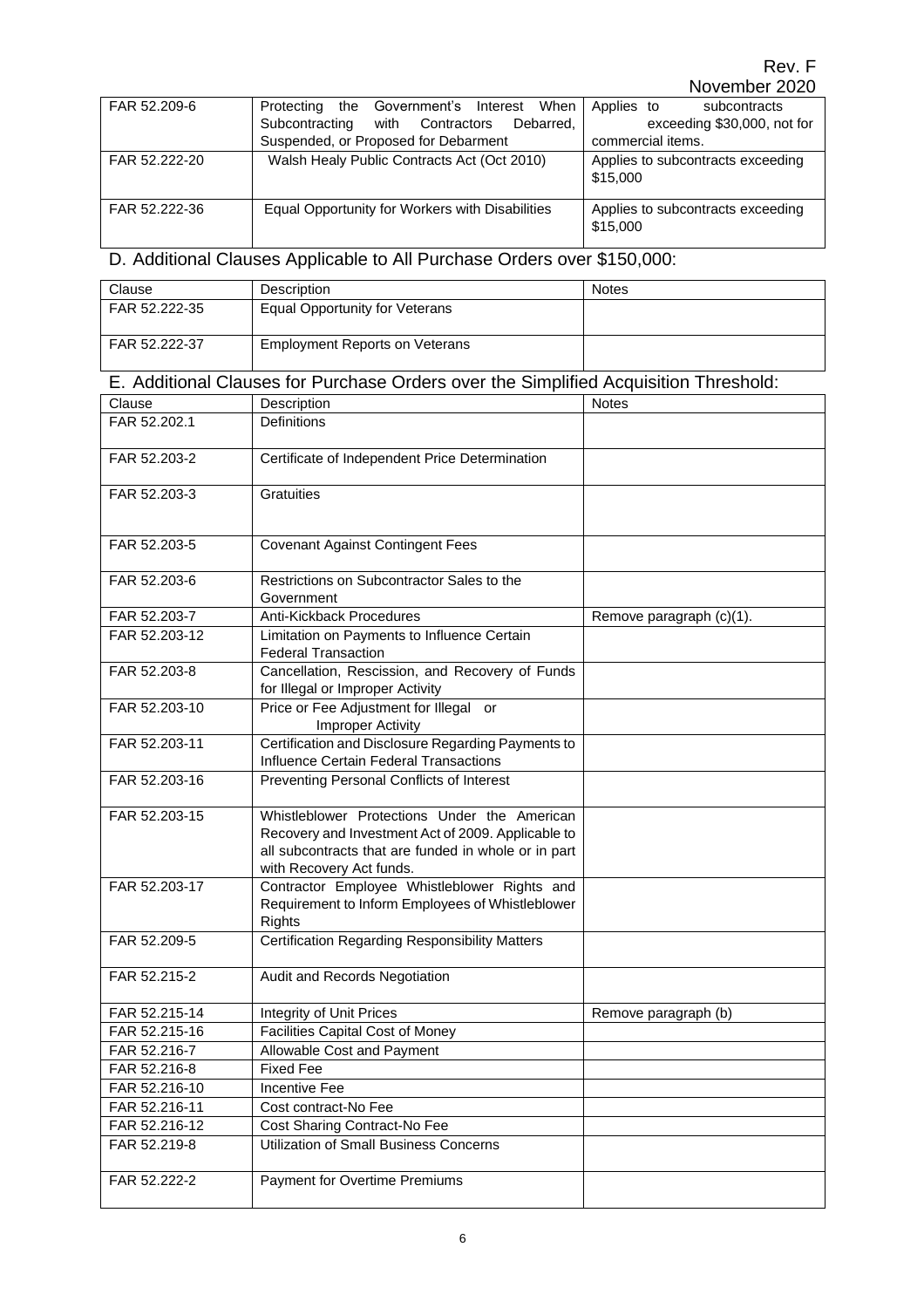| FAR 52.222-51          | Exception from Application of Service Contract<br>Labor Standards to contracts for Maintenance,<br>Calibration, or Repair of Certain Equipment -                                                                                                        |                                                                                                                                                                                 |
|------------------------|---------------------------------------------------------------------------------------------------------------------------------------------------------------------------------------------------------------------------------------------------------|---------------------------------------------------------------------------------------------------------------------------------------------------------------------------------|
|                        | Requirements                                                                                                                                                                                                                                            |                                                                                                                                                                                 |
|                        |                                                                                                                                                                                                                                                         |                                                                                                                                                                                 |
| FAR 52.222-55          | Minimum Wages Under Executive Order 13658.<br>Applicable to all subcontracts, regardless of dollar<br>value, that are subject to the Service Contract<br>Labor Standards statute or the Wage Rate<br>Requirements (Construction) statute, and are to be |                                                                                                                                                                                 |
|                        | performed in whole or in part in the United States.                                                                                                                                                                                                     |                                                                                                                                                                                 |
| FAR 52.222-56          | Certification Regarding Trafficking in Persons<br>Compliance Plan (as prescribed in FAR<br>22.1705(b)                                                                                                                                                   |                                                                                                                                                                                 |
| FAR 52.225-26          | <b>Contractors Performing Private Security Functions</b><br><b>Outside the United States</b>                                                                                                                                                            |                                                                                                                                                                                 |
| FAR 52.227-1           | Authorization and Consent and Alternative 1                                                                                                                                                                                                             | Applicable only if included in prime<br>contract.                                                                                                                               |
| FAR 52.227-2           | <b>Notice</b><br>Assistance<br>Regarding<br>and<br>and Copyright Infringement<br>Patent                                                                                                                                                                 |                                                                                                                                                                                 |
| FAR 52.232-22          | <b>Limitation of Funds</b>                                                                                                                                                                                                                              |                                                                                                                                                                                 |
| FAR 52.232-40          | Providing Accelerated Payments to Small<br><b>Business Subcontractors</b>                                                                                                                                                                               |                                                                                                                                                                                 |
| FAR 52.242-13          | Bankruptcy                                                                                                                                                                                                                                              |                                                                                                                                                                                 |
| FAR 52.243-6           | <b>Change Order Accounting</b>                                                                                                                                                                                                                          |                                                                                                                                                                                 |
| FAR 52.244-2           | Subcontracts                                                                                                                                                                                                                                            |                                                                                                                                                                                 |
| FAR 52.244-5           | Competition in Subcontracting                                                                                                                                                                                                                           |                                                                                                                                                                                 |
| FAR 52.246-2           | Inspection of Supplies-Fixed Price                                                                                                                                                                                                                      |                                                                                                                                                                                 |
| FAR 52.246-26          | Reporting Nonconforming Items                                                                                                                                                                                                                           |                                                                                                                                                                                 |
| FAR 52.248-1           | Value Engineering                                                                                                                                                                                                                                       |                                                                                                                                                                                 |
| FAR 52.249-2           | Termination for Convenience of the Government<br>(Fixed-Price).                                                                                                                                                                                         | In paragraph (d), revise "45 days" to<br>state "60 days". In paragraph (e),<br>revise "1 year" to state "90 days". In<br>paragraph (I), revise "90 days" to<br>state "60 days". |
| FAR 52.249-8           | Default (Fixed-Price Supply and Service)                                                                                                                                                                                                                |                                                                                                                                                                                 |
| FAR 52.249-14          | <b>Excusable Delays</b>                                                                                                                                                                                                                                 |                                                                                                                                                                                 |
| DFARS 252.203-         | Prohibition of Persons Convicted of Fraud or Other                                                                                                                                                                                                      |                                                                                                                                                                                 |
| 7001<br>DFARS 252.209- | Defense Contract-Related Felonies<br>Subcontracting with Firms That Are Owned or                                                                                                                                                                        |                                                                                                                                                                                 |
| 7004                   | Controlled by the Government of a Country that is a<br>State Sponsor of Terrorism                                                                                                                                                                       |                                                                                                                                                                                 |
| DFARS 252.225-<br>7008 | Restriction on Acquisition of Specialty Metals                                                                                                                                                                                                          |                                                                                                                                                                                 |
| DFARS 252.225-<br>7009 | Restriction on Acquisition of Certain Articles<br><b>Containing Specialty Metals</b>                                                                                                                                                                    |                                                                                                                                                                                 |
| DFARS 252.225-         | Commercial Derivative Military Article-Specialty                                                                                                                                                                                                        |                                                                                                                                                                                 |
| 7010<br>DFARS 252.225- | Metals Compliance Certificate<br>Preference for Certain Domestic Commodities                                                                                                                                                                            |                                                                                                                                                                                 |
| 7012                   |                                                                                                                                                                                                                                                         |                                                                                                                                                                                 |
| DFARS 252.225-<br>7015 | Restriction on Acquisition of Hand or Measuring<br>Tools                                                                                                                                                                                                |                                                                                                                                                                                 |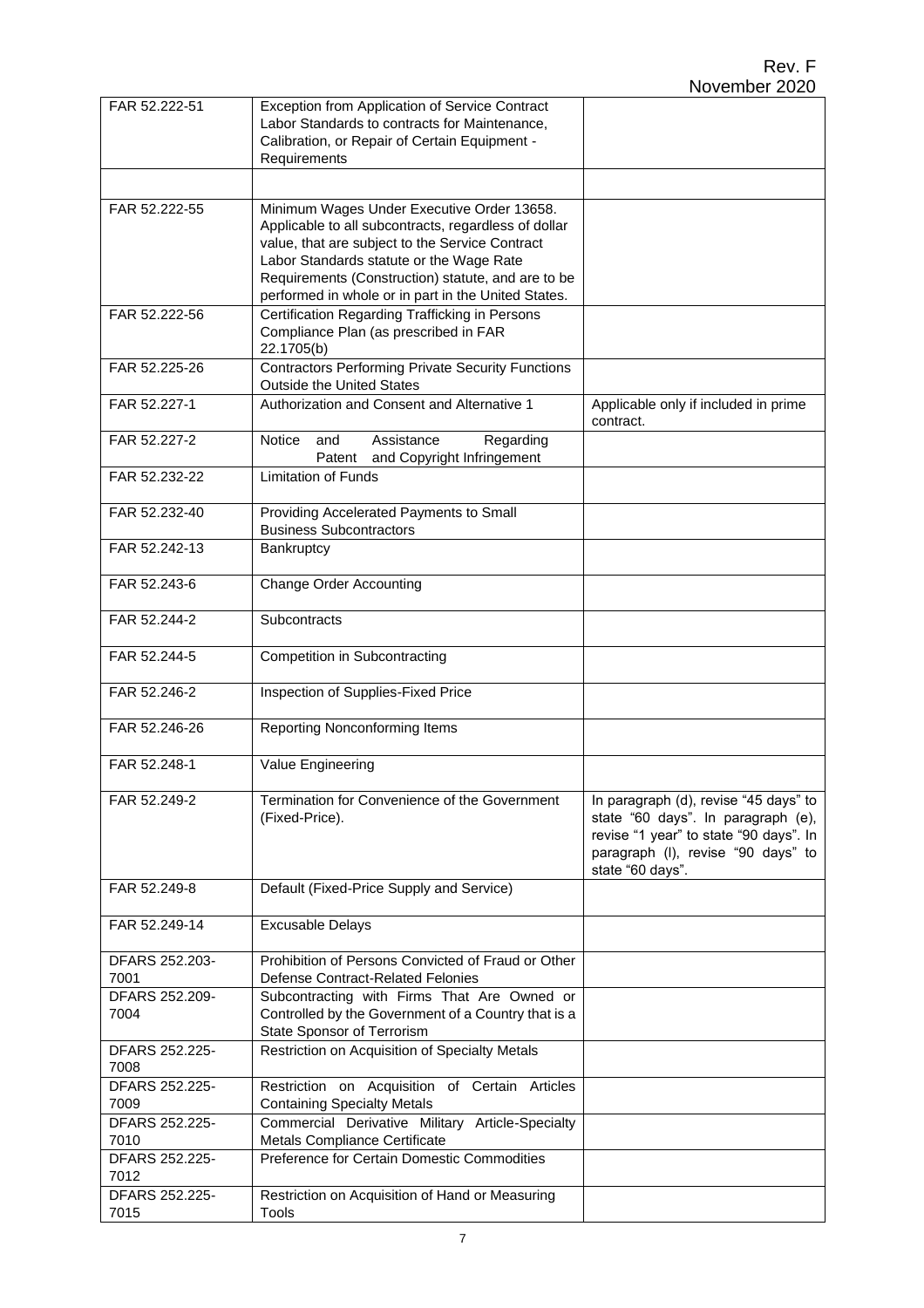| <b>DFARS 252.247-</b> | Notification of Transportation of Supplies by Sea                                     |  |
|-----------------------|---------------------------------------------------------------------------------------|--|
| 7024                  |                                                                                       |  |
| DFARS 252.226-        | Utilization of Indian Organizations, India-Owned   Applicable to Purchase Orders over |  |
| 7001                  | Economic Enterprises, and Native Hawaiian Small   \$500,000.                          |  |
|                       | <b>Business Concerns</b>                                                              |  |

## F. Additional Clauses Applicable to All Purchase Orders over \$550,000:

| Clause       | Description                                                                                   | <b>Notes</b> |
|--------------|-----------------------------------------------------------------------------------------------|--------------|
| FAR 52.209-7 | Information Regarding Responsibility Matters                                                  |              |
| FAR 52.209-9 | of Publiclv<br>Available<br>Information<br>Updates<br><b>Regarding Responsibility Matters</b> |              |

#### G. Additional Clauses for Purchase Orders Over \$700,000:

| Clause                 | Description                                                        | <b>Notes</b> |
|------------------------|--------------------------------------------------------------------|--------------|
| FAR 52.219-9           | Small Business Subcontracting Plan                                 |              |
| FAR 52.219-16          | Liquidated Damages-Subcontracting Plan                             |              |
| DFARS 252.219-<br>7003 | Plan<br>Business<br>Subcontracting<br>Small<br>(DoD)<br>Contracts) |              |
| DFARS 252.219-<br>7004 | <b>Small Business Subcontracting Plan (Test)</b><br>Program)       |              |

## H. Additional Clauses Applicable to Purchase Orders Over \$750,000:

| Clause       | Description                                                       | <b>Notes</b> |
|--------------|-------------------------------------------------------------------|--------------|
| FAR 52.230-1 | Cost Accounting Standards Notices and                             |              |
|              | Certification                                                     |              |
| FAR 52.230-2 | <b>Cost Accounting Standards</b>                                  |              |
|              |                                                                   |              |
| FAR 52.230-3 | Disclosure and Consistency of Cost Accounting<br><b>Practices</b> |              |
| FAR 52.230-6 | Administration of Cost Accounting Standards                       |              |

## I. Additional Clauses Applicable to Purchase Orders Over \$1,000,000:

| Clause         | Description                          | <b>Notes</b>                        |
|----------------|--------------------------------------|-------------------------------------|
|                |                                      |                                     |
| DFARS 252.222- | Restrictions on the Use of Mandatory | Applicable to Purchase Orders       |
| 7006           | <b>Arbitration Agreements</b>        | issued under prime contracts        |
|                |                                      | awarded after June 17, 2010, except |
|                |                                      | for acquisition of commercial items |
|                |                                      | or COTS items.                      |

## J. Additional Clauses Applicable to Purchase Orders over \$2,000,000

| FAR 52.215-10 | Price Reduction for Defective Cost or Pricing Data                                                                    |  |
|---------------|-----------------------------------------------------------------------------------------------------------------------|--|
| FAR 52.215-11 | Price Reduction for Defective Cost or Pricing Data-<br>Modifications                                                  |  |
| FAR 52.215-12 | Subcontractor Certified Cost or Pricing Data                                                                          |  |
| FAR 52.215-13 | Subcontractor Certified Cost or Pricing Data<br>Modifications                                                         |  |
| FAR 52.215-15 | <b>Pension Adjustments and Asset Reversions</b>                                                                       |  |
| FAR 52.215-18 | Reversion or<br>Adjustment of<br>Plans<br>for<br>Benefits (PRB)<br>Other<br>Postretirement<br>Than<br><b>Pensions</b> |  |
| FAR 52.215-19 | Notification of Ownership Changes                                                                                     |  |
| FAR 52.215-23 | Limitation on Pass-Through Charges                                                                                    |  |